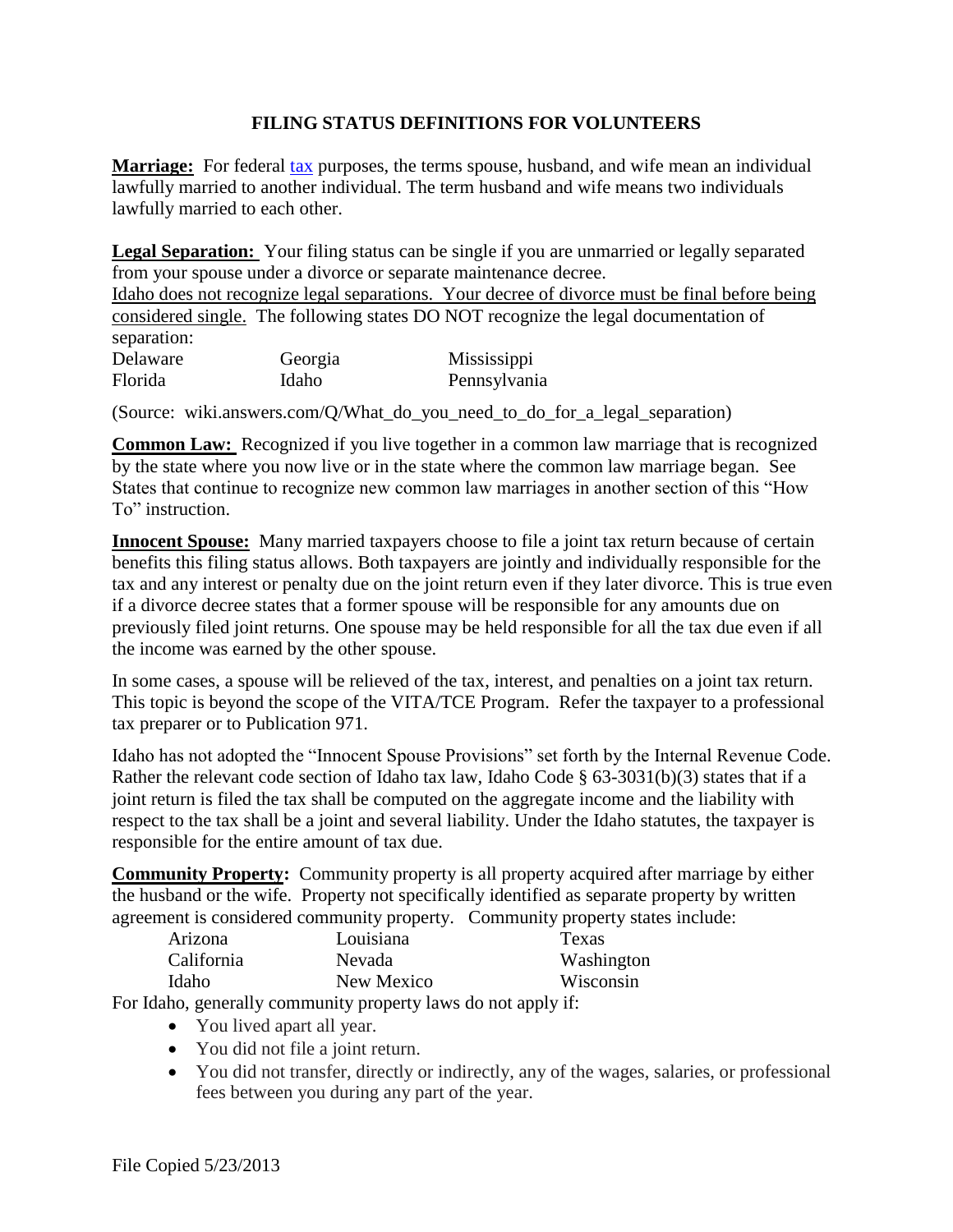For Idaho, you don't have to report an item of community income if *all* of the following conditions exist:

- You file a separate return for the tax year.
- You did not include an item of community income in gross income on your separate return.
- You establish that you didn't know, and had no reason to know, about that item of community income.
- Under any circumstances, it wouldn't be fair to include the item of community income in your gross income

(Source: [http://www.tax.idaho.gov/pdf/publications/EBR00175\\_CommunProp\\_12-21-05.pdf\)](http://www.tax.idaho.gov/pdf/publications/EBR00175_CommunProp_12-21-05.pdf)

Generally volunteers should not be filing a Married Filing Separately return because of the complexity of the community property split. Refer them to a paid preparer.

You may file a Married Filing Separate return if any of the following conditions exist:

- The taxpayers did not live together all year and did not co-mingle funds, or
- They have no way to contact the other spouse to gather the necessary information to do the community property split, or
- The taxpayer's spouse lives in a foreign country and they are unable to get a Taxpayer Identification Number (TIN) for the spouse.

Note: If you do not have a TIN for the spouse, you will not be able to file electronically. The return must be mailed in for both federal and state. Attach a statement to the state return as to why a community property split was not done.

**Injured Spouse:** The taxpayer may be an injured spouse if they file a joint tax return and all or part of their portion of the overpayment was, or is expected to be, applied (offset) to their spouse's legally enforceable past-due federal tax, state income tax, child or spousal support, or a federal nontax debt, such as a student loan. Rather than file a MFS return, consider filing a Form 8379, Injured Spouse Allocation.

Idaho's income tax law does not have an injured spouse provision. Under circumstances where an Idaho refund is seized by the Department of Health and Welfare for back child support, there may be an opportunity for an injured spouse to receive one-half of a "married filing joint" tax refund. When a refund is seized by the Department of Health and Welfare the refund (or a portion of it, if the refund is more than the taxpayer owes in child support) is transferred to a state suspense fund. The refund stays in the suspense fund for 25 days. During that time the Department of Health and Welfare sends a letter and a hearing form to the absent spouse (the person who owes child support) by certified mail. The injured spouse, not the absent spouse, has 14 days to return the hearing form to the Department of Health and Welfare.

**Cost of Keeping up a Home:** To qualify for Head of Household or Qualifying Widow(er) you must pay more than half of the cost of keeping up a home for the year. See the table "Cost of Keeping up a Home" in the filing status section of Pub 4012 for more information. Generally it includes home expenses, such as rent, mortgage interest, real estate taxes, insurance on the home, repairs, utilities, and food eaten in the home. It does not include the costs of clothing, education, medical treatment, vacations, life insurance, or transportation.